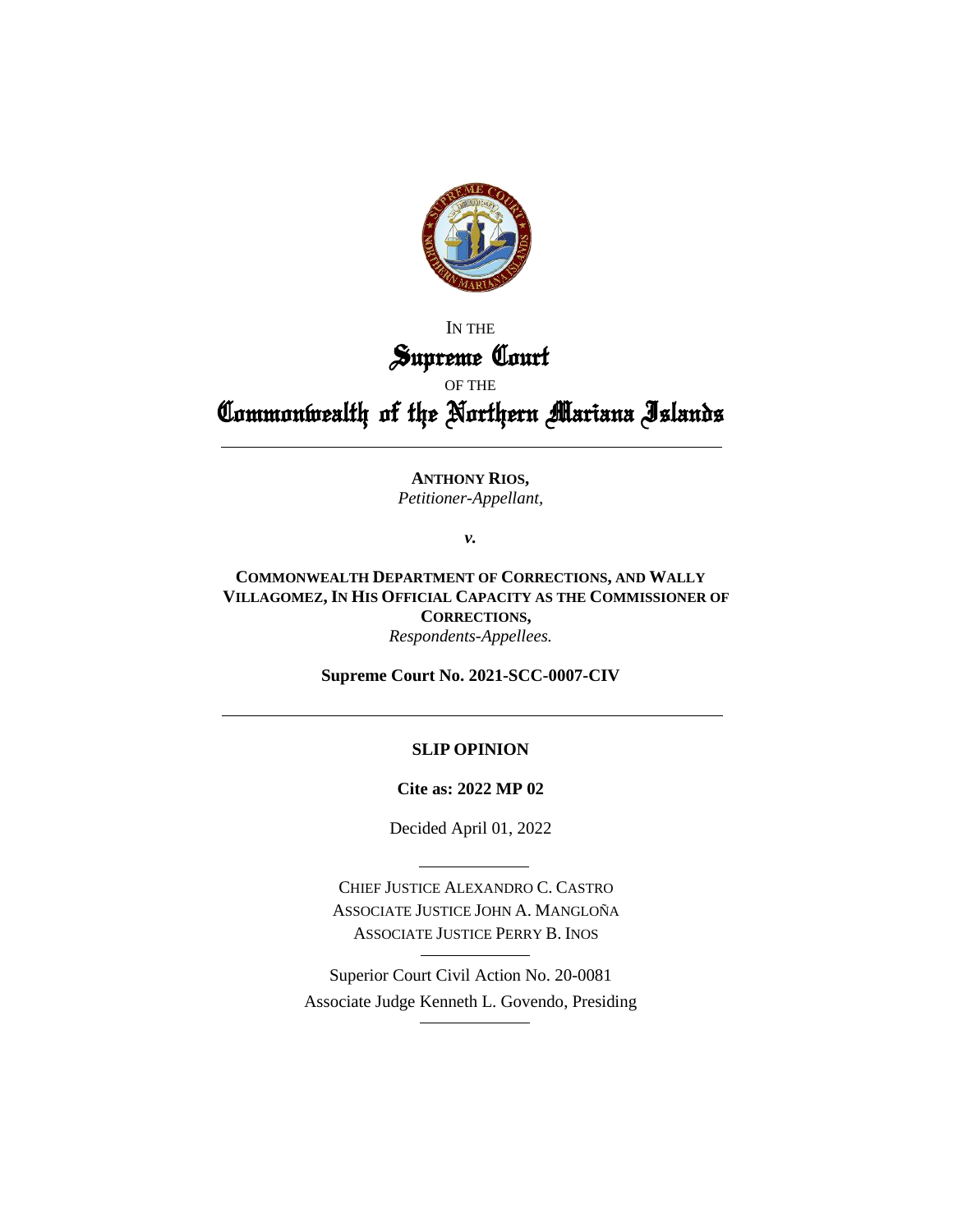#### CASTRO, CJ.:

¶ 1 Petitioner-Appellant Anthony Rios ("Rios") appeals the denial of his petition for writ of habeas corpus against Respondents-Appellees the Commonwealth Department of Corrections and its Commissioner ("DOC"). For the following reasons, we AFFIRM the trial court's decision.

#### **I. FACTS AND PROCEDURAL HISTORY**

- ¶ 2 Rios is serving a forty-five-year sentence for violating his probation terms from criminal cases in 1997 and 2003. *See Commonwealth v. Rios*, 2015 MP 12  $\P 5.$
- ¶ 3 In 1997, Rios pleaded guilty to multiple crimes. He was sentenced to serve five years in prison for one count of Sexual Abuse of a Child with forty years suspended for two other counts of Sexual Abuse of a Child, two counts of Oral Copulation, and one count of Rape. *Id.* ¶ 2.
- ¶ 4 After serving five years in prison, Rios was involved in another criminal case in 2003. In accordance with the 2003 plea agreement, he pleaded guilty to Sexual Assault in the Second Degree, and the prosecution did not move to revoke his 1997 probation. *Id.* ¶ 3. Instead, Rios was sentenced to five years in prison, with another five years suspended. After serving five years in prison for the 2003 case, Rios was released on probation. *Id.* ¶ 4.
- ¶ 5 In 2012, Rios was charged with two counts of Sexual Assault in the Second Degree, two counts of Assault and Battery, and two counts of Disturbing the Peace, prompting the prosecution to file a petition to revoke Rios's probation in both the 1997 and the 2003 cases. *Id.* The Superior Court found by a preponderance of the evidence that Rios violated the terms of his probation. *Id.* ¶ 5. Upon this finding, the trial court revoked Rios's probation and sentenced Rios to serve the full forty-year sentence from the 1997 case consecutively with the five-year sentence from the 2003 case, totaling forty-five years. *Id.*
- ¶ 6 While serving the forty-five-year sentence, Rios was charged and convicted of Disturbing the Peace in 2013. *Commonwealth v. Rios*, Crim. No. 12–0007 (NMI Super. Ct. Feb. 1, 2013) (J. of Conviction and Sentencing Order). Rios appealed to this Court, and we affirmed his sentences, convictions, and probation revocation in *Commonwealth v. Rios*, 2015 MP 12 ¶ 39.
- ¶ 7 On February 25, 2020, Rios filed a petition for writ of habeas corpus with the Superior Court. He brought four claims: 1) that his guilty plea in the 2003 Sexual Assault in the Second Degree case was unintelligible due to his counsel's failure to advise him about the meaning of "without consent" in the elements of the offense, 2) that he suffered from ineffective assistance of counsel in the 2003 case due to his counsel's failure to advise him in this regard, 3) that the imposition of the revocation sentence violated his due process rights, and 4) that he suffered from ineffective assistance of counsel from his appellate lawyer's failure to challenge the revocation sentence on due process grounds. The Superior Court denied Rios's petition. He now appeals.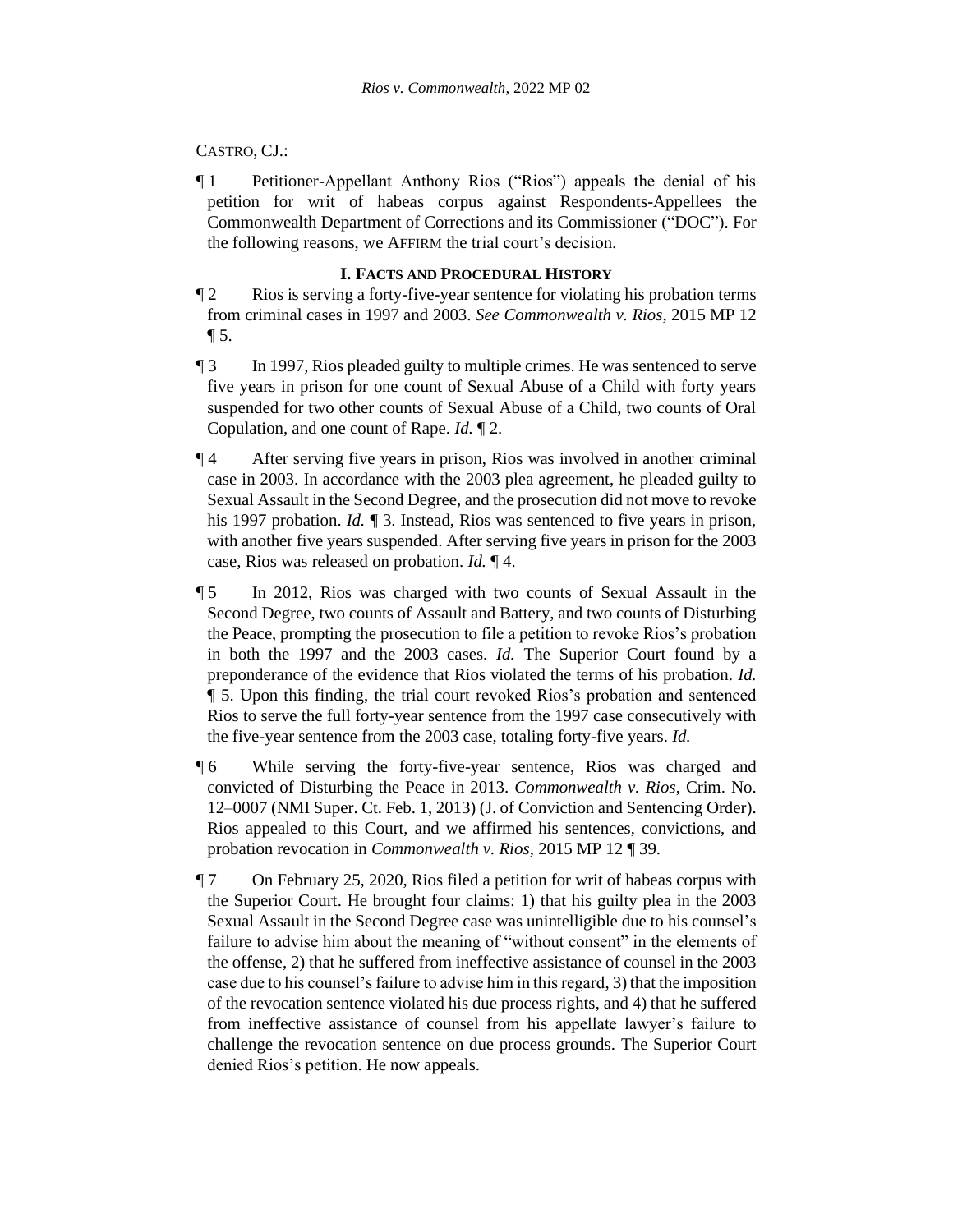#### **II. JURISDICTION**

¶ 8 We have jurisdiction over all final judgments and orders of the Commonwealth Superior Court. NMI CONST. art. IV, § 3.

#### **III. STANDARDS OF REVIEW**

¶ 9 We review appeals from denials of writs of habeas corpus de novo. *See Commonwealth v. Miura*, 2010 MP 12 ¶ 5 (citing *Prasoprat v. Benov*, 421 F.3d 1009, 1013 (9th Cir. 2005). In this case, the issue of timeliness is dispositive. Whether the doctrine of laches is available is a matter of law and reviewed de novo, but where it is available, the Superior Court's application of laches to the facts of a case is reviewed on a deferential abuse of discretion basis. *In re Estate of Rios*, 2008 MP 5 ¶ 8 (citing *O'Donnell v. Vencor, Inc.*, 466 F.3d 1104, 1109 (9th Cir. 2006)).

#### **IV. DISCUSSION**

¶ 10 Rios raises eight issues in his appeal. <sup>1</sup> We do not find it necessary to address all the issues he presents. We find that the trial court acted within its discretion in determining that his petition was procedurally barred. The Superior Court relied on imperfect grounds in reaching its ultimate conclusion. <sup>2</sup> However, even if the trial court relied on such grounds or incorrect reasoning, we may affirm its ruling on any basis supported by the record. *See Small v. Endicott*, 998 F.2d 411, 414 (7th Cir. 1993). Before reaching the merits, Rios's petition must be procedurally sound. We find that the defense of laches may be applied to habeas petitions, and the trial court did not abuse its discretion by applying laches in this case. $3$ 

Rios claims that the Superior Court erred by 1) denying that Rios entered into an "unintelligent plea" in 2003, 2) denying that Rios suffered from ineffective assistance of counsel during the 2003 plea, 3) claiming that the Supreme Court had already addressed Rios's due process rights in regards to the revocation sentence in the 2015 appeal, 4) denying that Rios suffered from ineffective assistance of counsel during the revocation sentence appeal, 5) finding that Rios's four claims were barred by a federal statute of limitations, 6) finding that Rios's four claims were barred by laches, 7) finding that Rios failed to exhaust available remedies before filing his petition, and 8) finding that allegations in a habeas corpus petition that are not specifically disputed by DOC in its response to the petition are not deemed admitted. We find it is only necessary to address the sixth issue listed regarding laches.

<sup>&</sup>lt;sup>2</sup> For example, the trial court asserted that DOC showed there was inexcusable delay because Rios "ha[d] not provided a reason for the delay in filing the writ." *Rios v. Commonwealth*, Civ. No. 20–0081 (NMI Super. Ct. Dec. 4, 2020) (Order Denying Writ of Habeas Corpus 11). This phrasing confuses the initial burden of proof on DOC as the party asserting laches with the burden that shifts to Rios to refute DOC's established claim.

 $3\text{ }\degree$  We note that the parties and the trial court discussed whether a statute of limitations applies to habeas petitions, but they did not address whether the general six-year statute of limitations described in 7 CMC § 2505 applies. Thus, we do not reach that question here.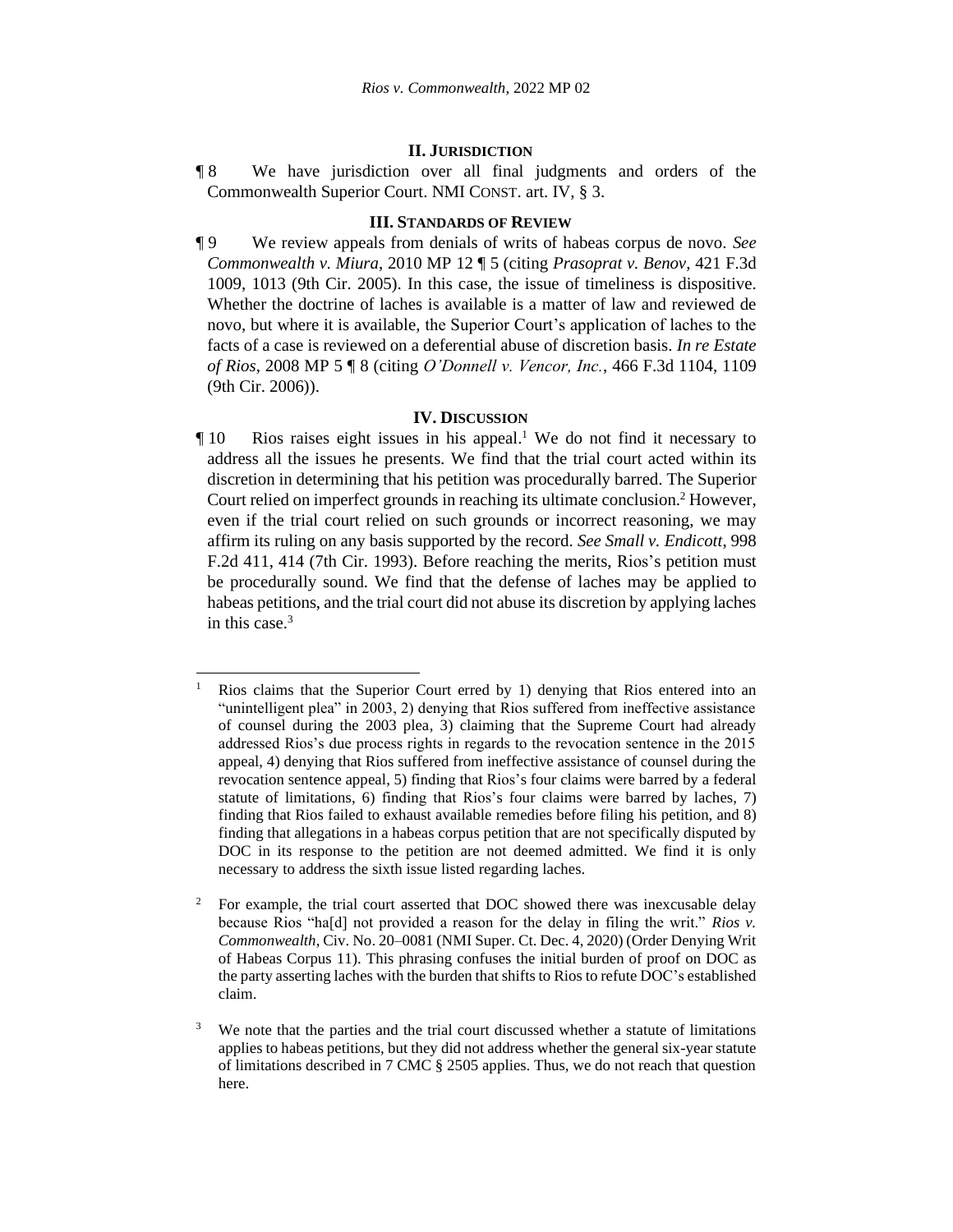#### *A. Availability of Laches in the Context of Habeas Petitions*

- ¶ 11 First, we review de novo whether the defense of laches is available in the context of habeas petitions. This is an issue of first impression. We turn to our precedent in examining laches here. *In re Estate of Rios*, 2008 MP 5 ¶ 8 (citing *O'Donnell v. Vencor, Inc.*, 466 F.3d 1104, 1109 (9th Cir. 2006)).
- ¶ 12 The doctrine of laches serves as an equitable bar in situations where one party's unreasonable delay in bringing suit prejudices the adverse party. *Id.* ¶ 9. The party seeking to bring this defense must show that there was an  $(1)$ inexcusable delay in the assertion of a known right" and also that "(2) the party asserting laches was prejudiced." *Id.* (citing *Bank of Saipan v. Martens*, 2007 MP 5 ¶ 7); *Matsunaga v. Cushnie*, 2012 MP 18 ¶ 19. The burden of proving both prongs is on the party asserting laches.
- ¶ 13 Applying laches is not a punishment for those who delay bringing suit. Rather, it is an equitable bar based upon the presumption that a person with a known right will promptly assert it. *In re Estate of Rios*, 2008 MP 5 ¶ 10. This presumption regarding human behavior similarly applies in the context of habeas corpus, where the question often centers on a petitioner's incarceration. To put this another way, when people believe they are being held in custody illegally, they normally do not delay in attempting to assert their rights. When such assertions are not timely made, courts may block suits without evaluating the merits.
- ¶ 14 This is not to say that all habeas petitions need to be immediately brought or be deemed untimely; delay in bringing a claim is a necessary component of laches, but it is not sufficient on its own under the doctrine. *Matsunaga v. Cushnie*, 2012 MP 18 ¶ 20 (citing *Whitfield v. Anheuser-Busch, Inc.*, 820 F.2d 243, 245 (8th Cir. 1987). For example, an incarcerated person, for any number of reasons, may not know whether their incarceration is a violation of the law. As in other instances where the trial court applies the doctrine of laches, determining what qualifies as an inexcusable delay would involve case-by-case analysis and careful review of the relevant facts. Also, even in cases where the delay is unreasonable, if the other side does not suffer prejudice from the delay, finding that the doctrine of laches applies would not be appropriate.
- ¶ 15 In applying the doctrine of laches to habeas petitions, we would be in line with other jurisdictions which permit this equitable bar. *See, e.g., State ex. rel. Wren v. Richardson*, 936 N.W.2d 587, 593 (Wis. 2019) (stating that it is "clear that the State may raise laches as an affirmative defense to a habeas petition"); *Ex Parte Perez*, 398 S.W.3d 206, 215 (Tex. Crim. App. 2013) (applying the common-law doctrine of laches in state habeas petitions); *Ignacio v. People*, 2012 Guam 14 § 37 (providing that "habeas corpus may be denied if the petitioner was responsible for laches, which results in undue delay prejudicing the prosecution"); *Thomas v. State*, 903 P.2d 328, 330–31 (Okla. Crim. App. 1995) (citing *In re Smith*, 339 P.2d 796, 799 (Okla. Crim. App. 1959)) ("where petition for habeas corpus is delayed for a period of time so long that minds of trial judge and court attendants become clouded by time and uncertainty as to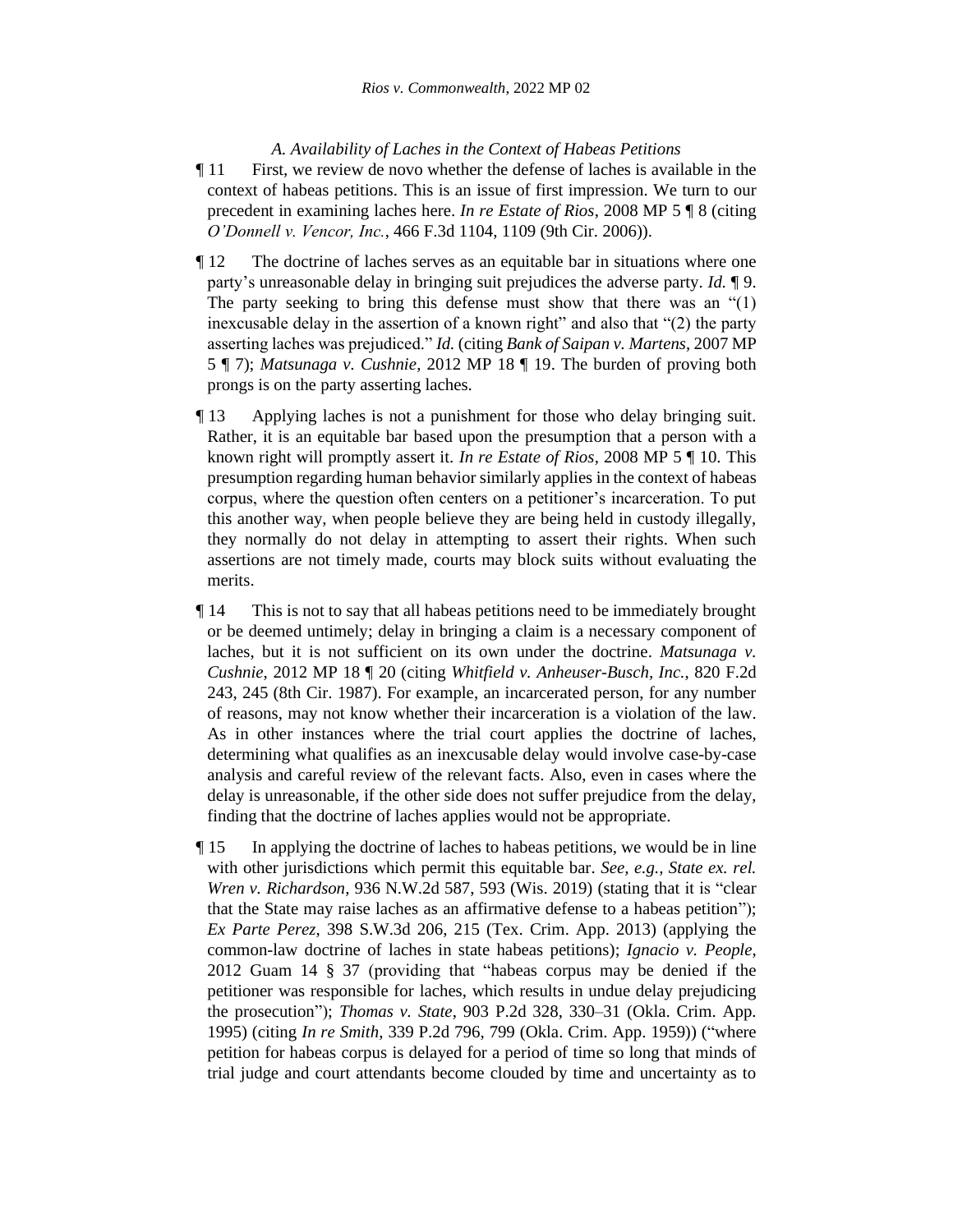what happened, or due to dislocation and death of witnesses, and loss of records, the rights sought to be asserted have become matters of speculation, right for relief by habeas corpus may be lost by laches"); *McCray v. State*, 699 So.2d 1366, 1368 (Fla. 1997) (stating that the doctrine of laches "is properly applied to habeas corpus petitions when the delay in bringing a claim for collateral relief has been unreasonable and the state has been prejudiced in responding to the claim" (internal quotations omitted)); *In re Douglas*, 132 Cal. Rptr. 3d 582, 588–89 (Cal. Dist. Ct. App. 2011) (providing that unreasonable delay "bars consideration of a petition for writ of habeas corpus under the doctrine of laches") (citing *People v. Miller*, 8 Cal. Rptr. 2d 193, 198–99 (Cal. Dist. Ct. App. 1992)). Thus, we find that the doctrine of laches may appropriately be applied to habeas petitions.

#### *B. Applicability of Laches*

- ¶ 16 Second, we review on a deferential abuse of discretion basis whether the trial court correctly applied laches in this case. *In re Estate of Rios*, 2008 MP 5 ¶ 8 (citing *O'Donnell v. Vencor, Inc.*, 466 F.3d 1104, 1109 (9th Cir. 2006)). We find that it did.
- ¶ 17 As the party asserting laches, DOC needed to demonstrate that Rios's conduct amounted to inexcusable delay in asserting a known right, and that DOC suffered prejudice from the delay. *In re Estate of Rios*, 2008 MP 5 ¶ 9 (citing *Bank of Saipan v. Martens*, 2007 MP 5 ¶ 7); *Matsunaga v. Cushnie*, 2012 MP 18 ¶ 19. There is no length of time which constitutes a per se inexcusable delay for laches; the inquiry is fact-based and depends on the circumstances in the case. *Matsunaga v. Cushnie*, 2012 MP 18 ¶ 20 (citing *Whitfield v. Anheuser-Busch, Inc.*, 820 F.2d 243, 245 (8th Cir. 1987). We recognize both evidentiary and economic prejudice. *Id.* ¶ 21. Evidentiary prejudice includes "lost, stale, or degraded evidence, or witnesses whose memories have faded or who have died." *Id.* (quoting *Danjaq, LLC v. Sony Corp.*, 263 F.3d 942, 955 (9th Cir. 2001)). Economic prejudice occurs when the party asserting laches acted in ways "or suffered consequences that it would not have, had the plaintiff brought suit promptly." *Id.* (quoting *Danjaq*, 263 F.3d at 955).
- ¶ 18 Regarding inexcusable delay of a known right, DOC not only noted that Rios brought a claim against his trial counsel almost seventeen years after the fact, <sup>4</sup> but also that Rios had demonstrated that he was aware of the legal right to effective assistance of counsel. Resp't's Br. 12. Previously, Rios had written a letter in 2012 claiming ineffective assistance of counsel at his revocation hearing. *Id.* The trial court held a hearing on the writ and provided an opportunity for Rios to respond to the assertion regarding any inexcusable delay in bringing suit, but he did not bring forth evidence to rebut DOC on the matter. *Rios v. Commonwealth*, Civ. No. 20–0081 (NMI Super. Ct. Dec. 4, 2020) (Order Denying Writ of Habeas Corpus 1–2). Based on the record, it was not an abuse

<sup>4</sup> Or almost five years after his final appeal, in the case of Rios's claims against his appellate counsel.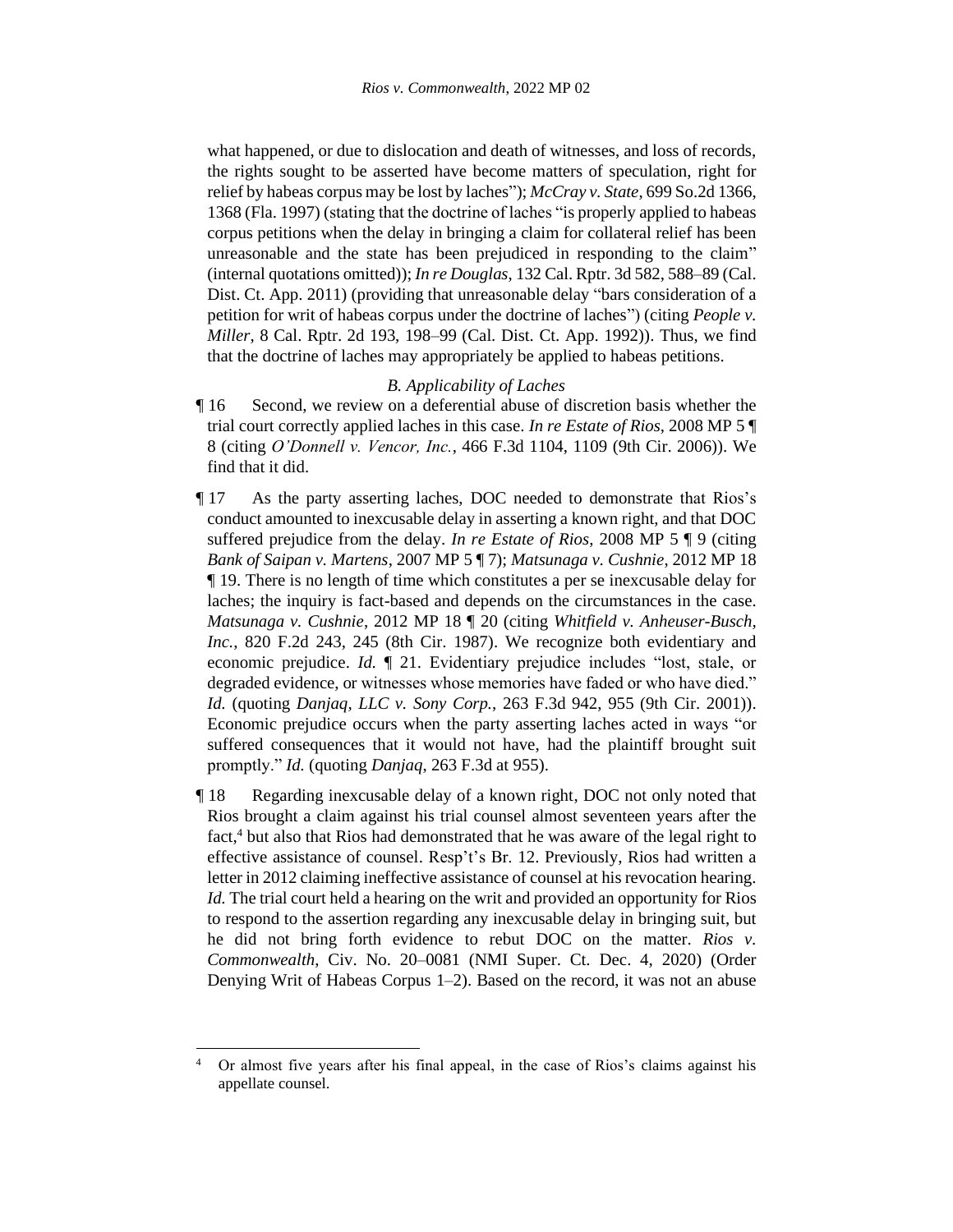of discretion for the Superior Court to determine DOC had sufficiently demonstrated that Rios had inexcusably delayed asserting a known right.

- ¶ 19 As to prejudice, DOC claimed it had suffered evidentiary prejudice from the delay, because the audio recording of Rios's change of plea hearing had been lost. *Rios v. Commonwealth*, Civ. No. 20–0081 (NMI Super. Ct. Dec. 4, 2020) (Order Denying Writ of Habeas Corpus 11). DOC argued that the recording would have demonstrated Rios's understanding of the charges against him in the 2003 case, because Rios would have needed to give a detailed account of the incident in his own words in order for the judge to lawfully accept his guilty plea; DOC based this assertion on the typical procedures in place for such pleas. *Rios v. Commonwealth*, Civ. No. 20–0081 (NMI Super. Ct. July 27, 2020) (Hr'g Tr. 6). In response, Rios claimed that guilty pleas typically involve reciting generalities that track the elements of a crime, not specific actions by a defendant; however, Rios did not point to anything to support his argument. *Rios v. Commonwealth*, Civ. No. 20–0081 (NMI Super. Ct. Dec. 4, 2020) (Order Denying Writ of Habeas Corpus 11). Based on this, it was not an abuse of discretion for the trial court to likewise find DOC had met its burden of showing prejudice from the delay.
- ¶ 20 As stated above, there is no need to address the other issues Rios presents. The trial court determined that DOC met its burden in showing that the doctrine of laches should apply, and Rios did not sufficiently rebut its showing. On this factor alone, the trial court correctly denied the petition. When the doctrine of laches properly applies to a case, a court does not otherwise need to evaluate the merits.

#### **V. CONCLUSION**

¶ 21 We find that the doctrine of laches applies to habeas petitions. The Superior Court did not abuse its discretion in determining that Rios's petition was barred by laches, as DOC sufficiently demonstrated that there was an inexcusable delay of a known right causing prejudice to its case. For the foregoing reasons, we AFFIRM the trial court's denial of Rios's petition for writ of habeas corpus.

SO ORDERED this 1st day of April, 2022.

/s/

ALEXANDRO C. CASTRO Chief Justice

/s/

JOHN A. MANGLOÑA Associate Justice